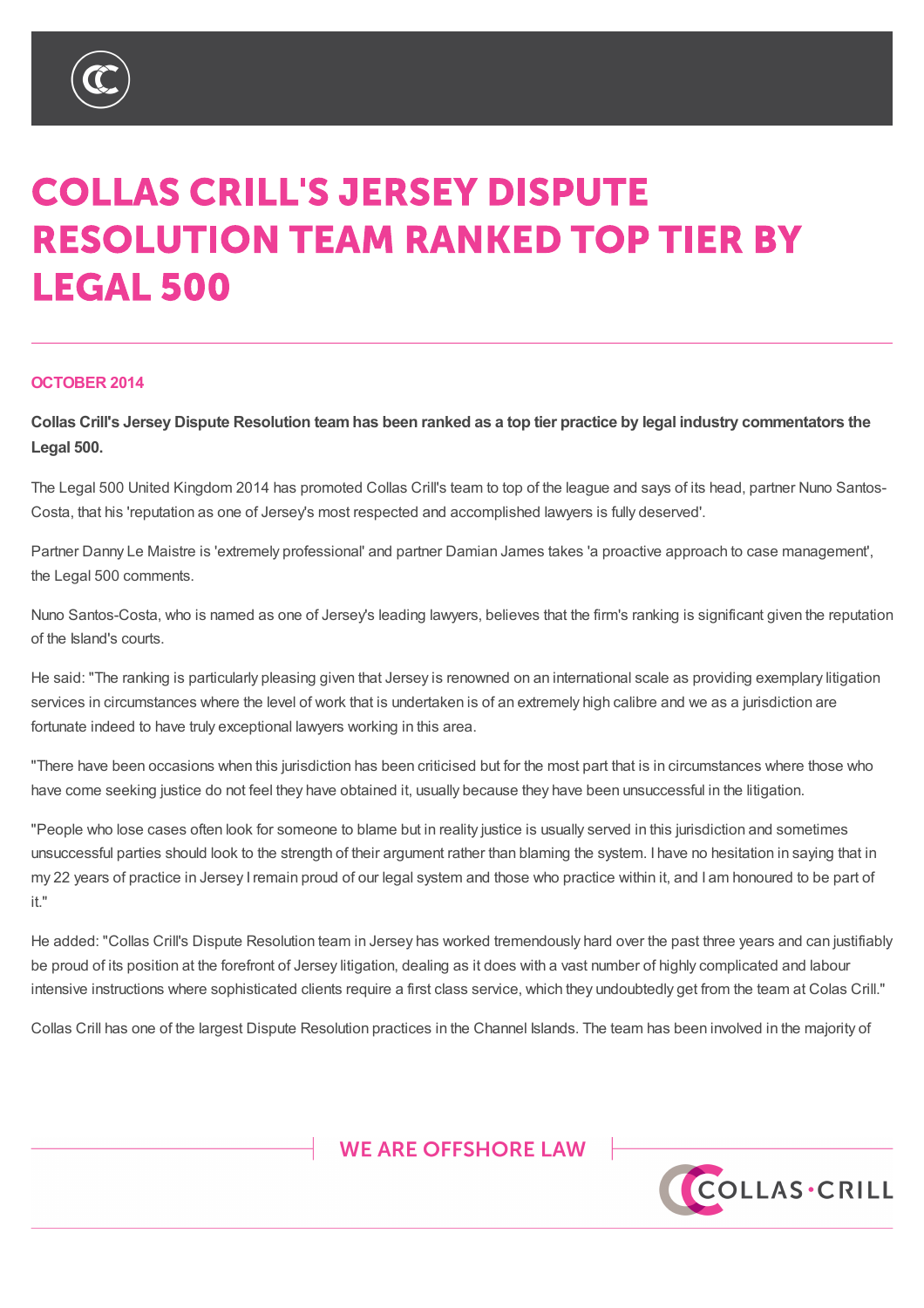be provided of  $\mathcal{D}$  its position, dealing as it does with a vast number of highly complicated and labour complicated and labour  $\mathcal{D}$ 

the largest cases in Jersey in recent years and has an unbroken track record of achieving significant results in substantial cases covering contentious trusts, fraud and asset-tracing, funds and financial services litigation, heavyweight contract cases, insolvency, regulatory cases and property and planning work. In addition, Collas Crill continues to carve a niche in contentious employment work.

He added: "Collas Crill's Dispute Resolution team in Jersey has worked tremendously hard over the past three years and can justifiably

## **WE ARE OFFSHORE LAW**



%9,\_&D\PDQ\_\*XHUQVH\\_-HUVH\\_/RQGRQ

7KLVQRWH LVDVXPPDU\RIWKHVXEMHFWDQGLVSURYLGHGIRU LQIRUPDWLRQRQO\,WGRHVQRWSXUSRUWWR EH VRXJKW:KLOVWHYHU\FDUHKDVEHHQWDNHQLQSURGXFLQJWKLVQRWHQHLWKHUWKHDXWKRUQRU&ROODV PDWWHUVVHWRXWLQLW\$OOFRS\ULJKWLQWKLVPDWHULDOEHORQJVWR&ROODV&ULOO